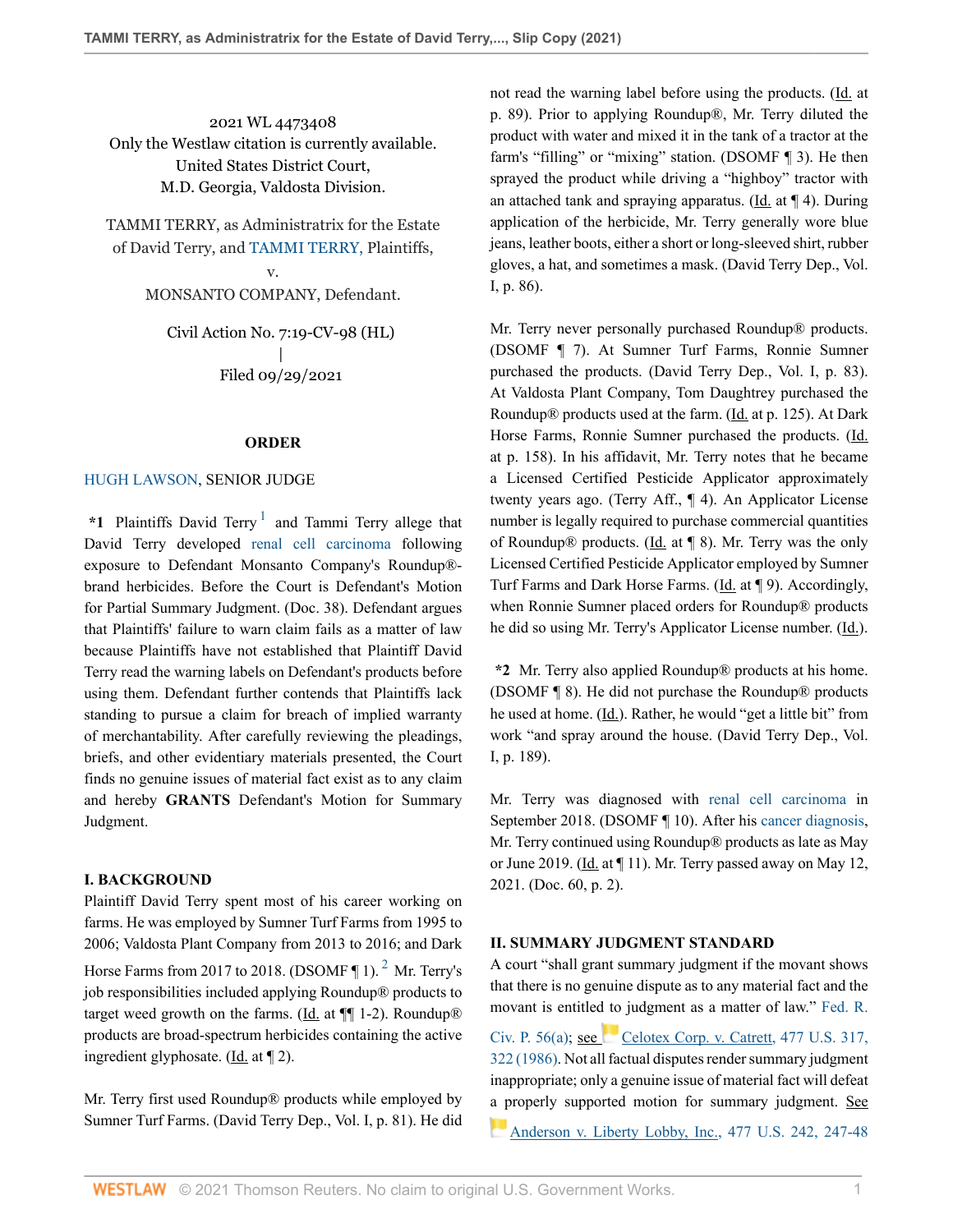[\(1986\).](http://www.westlaw.com/Link/Document/FullText?findType=Y&serNum=1986132674&pubNum=0000780&originatingDoc=I702b22d0226111ec8937b98eb322286f&refType=RP&fi=co_pp_sp_780_247&originationContext=document&vr=3.0&rs=cblt1.0&transitionType=DocumentItem&contextData=(sc.Search)#co_pp_sp_780_247) "If the record presents factual issues, the court must [not dec](https://1.next.westlaw.com/Link/RelatedInformation/Flag?documentGuid=I988fa61494b611d9bc61beebb95be672&transitionType=InlineKeyCiteFlags&originationContext=docHeaderFlag&Rank=0&ppcid=1533d54308df4755a3b1437aae9fc4bf&contextData=(sc.Search) )ide them; it must deny the motion and proceed to trial."

**[Herzog v. Castle Rock Entm't, 193 F.3d 1241, 1246](http://www.westlaw.com/Link/Document/FullText?findType=Y&serNum=1999241710&pubNum=0000506&originatingDoc=I702b22d0226111ec8937b98eb322286f&refType=RP&fi=co_pp_sp_506_1246&originationContext=document&vr=3.0&rs=cblt1.0&transitionType=DocumentItem&contextData=(sc.Search)#co_pp_sp_506_1246)** [\(11th Cir. 1999\)](http://www.westlaw.com/Link/Document/FullText?findType=Y&serNum=1999241710&pubNum=0000506&originatingDoc=I702b22d0226111ec8937b98eb322286f&refType=RP&fi=co_pp_sp_506_1246&originationContext=document&vr=3.0&rs=cblt1.0&transitionType=DocumentItem&contextData=(sc.Search)#co_pp_sp_506_1246). But, when "the record taken as a whole could not lead a rational trier of fact to find for the non-moving [part](https://1.next.westlaw.com/Link/RelatedInformation/Flag?documentGuid=I1d196aaa9c9711d993e6d35cc61aab4a&transitionType=InlineKeyCiteFlags&originationContext=docHeaderFlag&Rank=0&ppcid=1533d54308df4755a3b1437aae9fc4bf&contextData=(sc.Search) )y," summary judgment for the moving party is proper.

[Matsushita Elec. Indus. Co. v. Zenith Radio Corp., 475](http://www.westlaw.com/Link/Document/FullText?findType=Y&serNum=1986115992&pubNum=0000780&originatingDoc=I702b22d0226111ec8937b98eb322286f&refType=RP&fi=co_pp_sp_780_587&originationContext=document&vr=3.0&rs=cblt1.0&transitionType=DocumentItem&contextData=(sc.Search)#co_pp_sp_780_587) [U.S. 574, 587 \(1986\)](http://www.westlaw.com/Link/Document/FullText?findType=Y&serNum=1986115992&pubNum=0000780&originatingDoc=I702b22d0226111ec8937b98eb322286f&refType=RP&fi=co_pp_sp_780_587&originationContext=document&vr=3.0&rs=cblt1.0&transitionType=DocumentItem&contextData=(sc.Search)#co_pp_sp_780_587).

In reviewing a motion for summary judgment, the "court must draw all reasonable inferences in favor of the nonmoving party, and it may not make credibility determinations or weigh

the evidence." [Reeves v. Sanderson Plumbing Prod., Inc.,](http://www.westlaw.com/Link/Document/FullText?findType=Y&serNum=2000377873&pubNum=0000780&originatingDoc=I702b22d0226111ec8937b98eb322286f&refType=RP&fi=co_pp_sp_780_150&originationContext=document&vr=3.0&rs=cblt1.0&transitionType=DocumentItem&contextData=(sc.Search)#co_pp_sp_780_150) [530 U.S. 133, 150 \(2000\)](http://www.westlaw.com/Link/Document/FullText?findType=Y&serNum=2000377873&pubNum=0000780&originatingDoc=I702b22d0226111ec8937b98eb322286f&refType=RP&fi=co_pp_sp_780_150&originationContext=document&vr=3.0&rs=cblt1.0&transitionType=DocumentItem&contextData=(sc.Search)#co_pp_sp_780_150) (citations omitted) "Credibility determinations, the weighing of the evidence, and the drawing of legitimate inferences from the facts are jury functions, not those of a judge." Id. (internal quotation marks and citation omitted). The party seeking summary judgment "always bears the initial responsibility of informing the district court of the basis for its motion, and identifying those portions of the pleadings, depositions, answers to interrogatories, and admissions on file, together with the affidavits, if any, which it believes demonstrate the absence of a genuine issue of a

material fact."[Celotex, 477 U.S. at 323](http://www.westlaw.com/Link/Document/FullText?findType=Y&serNum=1986132677&pubNum=0000780&originatingDoc=I702b22d0226111ec8937b98eb322286f&refType=RP&fi=co_pp_sp_780_323&originationContext=document&vr=3.0&rs=cblt1.0&transitionType=DocumentItem&contextData=(sc.Search)#co_pp_sp_780_323) (internal quotation omitted). If the movant meets this burden, the burden shifts to the party opposing summary judgment to go beyond the pleadings and to present specific evidence showing that there is a genuine issue of material fact, or that the movant is not

entitled to judgment as a matter of law.  $\underline{Id}$  at 324-26. Summary judgment must be entered where "the nonmoving party has failed to make a sufficient showing on an essential element of her case with respect to which she has the burden

of proof."  $\boxed{\phantom{1}}$  [Id. at 323.](http://www.westlaw.com/Link/Document/FullText?findType=Y&serNum=1986132677&pubNum=0000780&originatingDoc=I702b22d0226111ec8937b98eb322286f&refType=RP&fi=co_pp_sp_780_323&originationContext=document&vr=3.0&rs=cblt1.0&transitionType=DocumentItem&contextData=(sc.Search)#co_pp_sp_780_323)

### **III. ANALYSIS**

#### **A. Failure to Warn**

Plaintiffs seek to recover from Defendant under theories of strict liability and negligence, arguing, in part, that Defendant breached its duty to provide an adequate warning label on its product. Because this action is based on diversity of

citizenship,substantive Georgia law applies. [Erie R.R. Co.](http://www.westlaw.com/Link/Document/FullText?findType=Y&serNum=1938121079&pubNum=0000780&originatingDoc=I702b22d0226111ec8937b98eb322286f&refType=RP&fi=co_pp_sp_780_78&originationContext=document&vr=3.0&rs=cblt1.0&transitionType=DocumentItem&contextData=(sc.Search)#co_pp_sp_780_78) [v. Tompkins, 304 U.S. 64, 78 \(1938\).](http://www.westlaw.com/Link/Document/FullText?findType=Y&serNum=1938121079&pubNum=0000780&originatingDoc=I702b22d0226111ec8937b98eb322286f&refType=RP&fi=co_pp_sp_780_78&originationContext=document&vr=3.0&rs=cblt1.0&transitionType=DocumentItem&contextData=(sc.Search)#co_pp_sp_780_78) To succeed in a standard products liability case premised on a failure to warn, "Georgia law insists that a plaintiff show that the defendant had a duty to warn, that the defendant breached that duty, and that the breach proximately caused the plaintiff's injury." [Dietz](http://www.westlaw.com/Link/Document/FullText?findType=Y&serNum=2021482566&pubNum=0000506&originatingDoc=I702b22d0226111ec8937b98eb322286f&refType=RP&fi=co_pp_sp_506_815&originationContext=document&vr=3.0&rs=cblt1.0&transitionType=DocumentItem&contextData=(sc.Search)#co_pp_sp_506_815) [v. Smithkline Beecham Corp., 598 F.3d 812, 815 \(11th Cir.](http://www.westlaw.com/Link/Document/FullText?findType=Y&serNum=2021482566&pubNum=0000506&originatingDoc=I702b22d0226111ec8937b98eb322286f&refType=RP&fi=co_pp_sp_506_815&originationContext=document&vr=3.0&rs=cblt1.0&transitionType=DocumentItem&contextData=(sc.Search)#co_pp_sp_506_815) [2010\)](http://www.westlaw.com/Link/Document/FullText?findType=Y&serNum=2021482566&pubNum=0000506&originatingDoc=I702b22d0226111ec8937b98eb322286f&refType=RP&fi=co_pp_sp_506_815&originationContext=document&vr=3.0&rs=cblt1.0&transitionType=DocumentItem&contextData=(sc.Search)#co_pp_sp_506_815); see also [Powell v. Harsco Corp., 209 Ga. App. 348,](http://www.westlaw.com/Link/Document/FullText?findType=Y&serNum=1993172356&pubNum=0000360&originatingDoc=I702b22d0226111ec8937b98eb322286f&refType=RP&fi=co_pp_sp_360_350&originationContext=document&vr=3.0&rs=cblt1.0&transitionType=DocumentItem&contextData=(sc.Search)#co_pp_sp_360_350) [350 \(1993\)](http://www.westlaw.com/Link/Document/FullText?findType=Y&serNum=1993172356&pubNum=0000360&originatingDoc=I702b22d0226111ec8937b98eb322286f&refType=RP&fi=co_pp_sp_360_350&originationContext=document&vr=3.0&rs=cblt1.0&transitionType=DocumentItem&contextData=(sc.Search)#co_pp_sp_360_350) ("Whether proceeding under a strict liability or negligence theory, 'proximate cause' is a necessary element of [the plaintiff's] case.").

**\*3** Under Georgia law, the failure of a product user to read an allegedly deficient warning is a complete bar to a failure

to warn claim. See [Thornton v. E.I. DuPont Nemours &](http://www.westlaw.com/Link/Document/FullText?findType=Y&serNum=1994114877&pubNum=0000506&originatingDoc=I702b22d0226111ec8937b98eb322286f&refType=RP&fi=co_pp_sp_506_290&originationContext=document&vr=3.0&rs=cblt1.0&transitionType=DocumentItem&contextData=(sc.Search)#co_pp_sp_506_290) [Co., Inc., 22 F.3d 284, 290 \(11th Cir. 1994\)](http://www.westlaw.com/Link/Document/FullText?findType=Y&serNum=1994114877&pubNum=0000506&originatingDoc=I702b22d0226111ec8937b98eb322286f&refType=RP&fi=co_pp_sp_506_290&originationContext=document&vr=3.0&rs=cblt1.0&transitionType=DocumentItem&contextData=(sc.Search)#co_pp_sp_506_290) (concluding that "any insufficiency in the warning label was not the proximate cause of [the plaintiff's] injuries" where the plaintiff "had the

opportunity to read the label and failed to do so");  $\Box$  [Cobb](http://www.westlaw.com/Link/Document/FullText?findType=Y&serNum=1976136373&pubNum=0000360&originatingDoc=I702b22d0226111ec8937b98eb322286f&refType=RP&fi=co_pp_sp_360_804&originationContext=document&vr=3.0&rs=cblt1.0&transitionType=DocumentItem&contextData=(sc.Search)#co_pp_sp_360_804) [Heating & Air Conditioning Co., Inc. v. Hertron Chem. Co.,](http://www.westlaw.com/Link/Document/FullText?findType=Y&serNum=1976136373&pubNum=0000360&originatingDoc=I702b22d0226111ec8937b98eb322286f&refType=RP&fi=co_pp_sp_360_804&originationContext=document&vr=3.0&rs=cblt1.0&transitionType=DocumentItem&contextData=(sc.Search)#co_pp_sp_360_804) [139 Ga. App. 803, 804 \(1976\)](http://www.westlaw.com/Link/Document/FullText?findType=Y&serNum=1976136373&pubNum=0000360&originatingDoc=I702b22d0226111ec8937b98eb322286f&refType=RP&fi=co_pp_sp_360_804&originationContext=document&vr=3.0&rs=cblt1.0&transitionType=DocumentItem&contextData=(sc.Search)#co_pp_sp_360_804) ("[A]ny insufficiency of the warning label of a product may not be the proximate cause [of \[](https://1.next.westlaw.com/Link/RelatedInformation/Flag?documentGuid=Ic8df453a944511d993e6d35cc61aab4a&transitionType=InlineKeyCiteFlags&originationContext=docHeaderFlag&Rank=0&ppcid=1533d54308df4755a3b1437aae9fc4bf&contextData=(sc.Search) )an injury] when the user fails to read the label."); but see [Rhodes v. Interstate Battery Sys. Of Am., 722 F.2d 1517,](http://www.westlaw.com/Link/Document/FullText?findType=Y&serNum=1984100011&pubNum=0000350&originatingDoc=I702b22d0226111ec8937b98eb322286f&refType=RP&fi=co_pp_sp_350_1519&originationContext=document&vr=3.0&rs=cblt1.0&transitionType=DocumentItem&contextData=(sc.Search)#co_pp_sp_350_1519) [1519 \(11th Cir. 1984\)](http://www.westlaw.com/Link/Document/FullText?findType=Y&serNum=1984100011&pubNum=0000350&originatingDoc=I702b22d0226111ec8937b98eb322286f&refType=RP&fi=co_pp_sp_350_1519&originationContext=document&vr=3.0&rs=cblt1.0&transitionType=DocumentItem&contextData=(sc.Search)#co_pp_sp_350_1519) (finding that there was a factual issue as to the adequacy of the manufacturer's communication of the dangers of a product where the plaintiff testified that that

he could not see the dark letters embossed on the top of the

product because there was insufficient lighting).

David Terry testified that prior to using Roundup® products, he did not read the warning labels. (David Terry Dep., Vol. I, p. 89). Defense counsel asked plainly, "Did you read the warning label on the Roundup products before you used them?"  $(\underline{Id})$ . Mr. Terry succinctly responded, "No."  $(\underline{Id})$ . This question was posed as a part of a series of generic questions about the products Mr. Terry used during his employment, how Mr. Terry used those products, and what precautions he took while mixing and applying the products.

In his affidavit, Mr. Terry now attempts to qualify his response:

> While I did not read any label on Roundup products when I first began as a field hand, I have read and been well familiar with the labels on the Roundup products ever since I became a Certified Pesticide Applicator twenty years ago.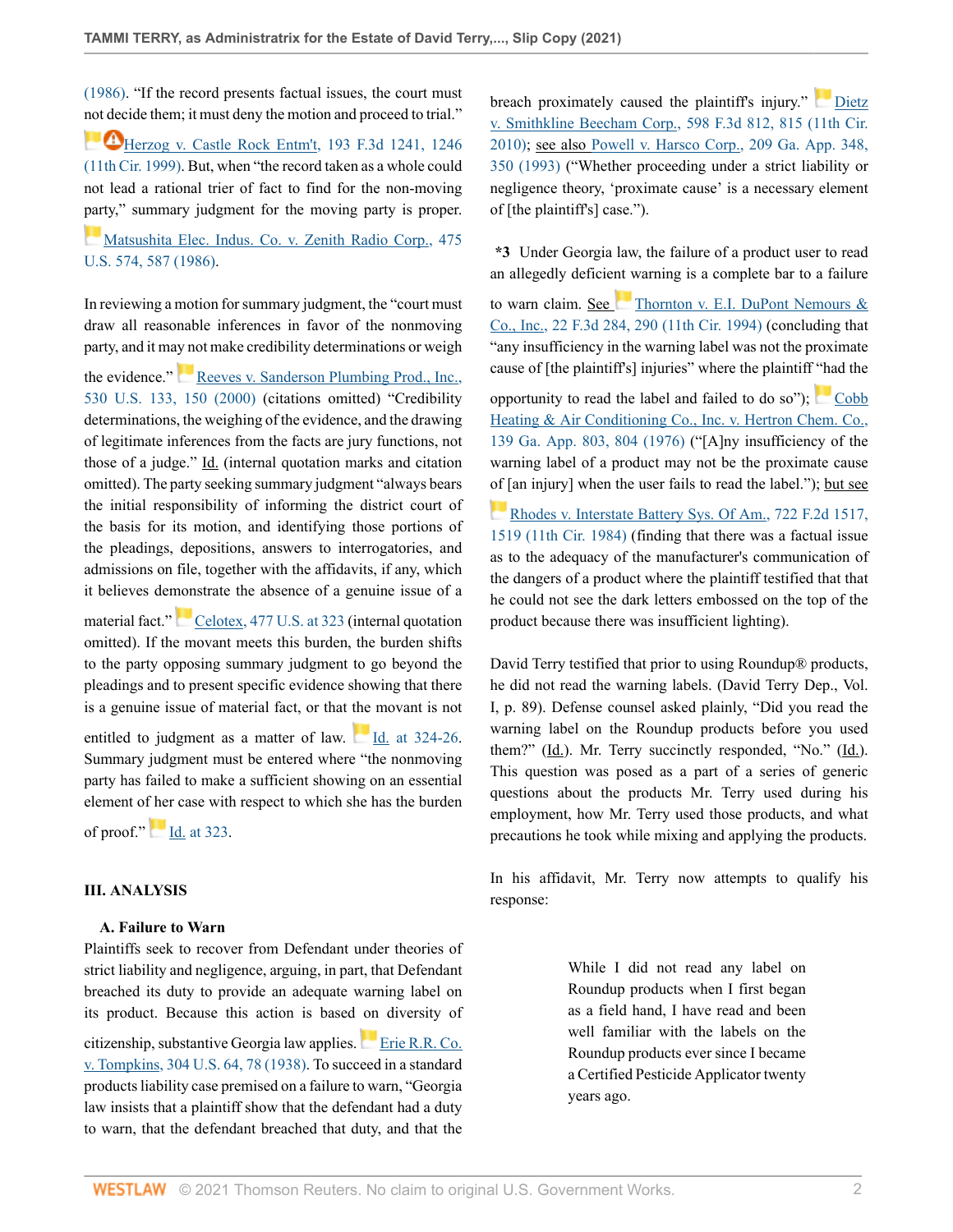(Terry Aff., ¶ 7). Mr. Terry asserts that during his deposition, defense counsel asked only whether Mr. Terry read the warning labels *prior* to using Roundup® products. (Doc. 39-1, p. 5). However, Mr. Terry states that he was never asked whether he read the warning labels *after* he began using the products. (Id.).

Defendant argues, and the Court agrees, that the question posed to Mr. Terry at his deposition was clear. Defense counsel unambiguously asked Mr. Terry whether he read the warning labels before using the herbicide products. The question was plainly meant to elicit a response to whether Mr. Terry ever read the warnings before applying the Roundup® products. Mr. Terry answered simply, "No." (Terry Dep., Vol. I, p. 89).

Mr. Terry sat for his deposition on December 12, 2019. Defendant filed its motion for summary judgment on November 20, 2020, almost a year later. Only when Defendant raised the issue regarding the reading of the warning label in its motion for summary judgment did Mr. Terry attempt to explain his deposition testimony. Defendant moves the Court to strike Mr. Terry's affidavit as a "sham affidavit." Under the sham affidavit rule

[a]n affidavit may be stricken as a sham 'when a party has given clear answers to unambiguous questions which negate the existence of any genuine issue of material fact ... [and that party attempts] thereafter [to] create such an issue with an affidavit that merely contradicts, without explanation, previously given clear testimony.'

[Tippens v. Celotex Corp., 805 F.2d 949, 954 \(11th Cir.](http://www.westlaw.com/Link/Document/FullText?findType=Y&serNum=1986157169&pubNum=0000350&originatingDoc=I702b22d0226111ec8937b98eb322286f&refType=RP&fi=co_pp_sp_350_954&originationContext=document&vr=3.0&rs=cblt1.0&transitionType=DocumentItem&contextData=(sc.Search)#co_pp_sp_350_954) [1986\)](http://www.westlaw.com/Link/Document/FullText?findType=Y&serNum=1986157169&pubNum=0000350&originatingDoc=I702b22d0226111ec8937b98eb322286f&refType=RP&fi=co_pp_sp_350_954&originationContext=document&vr=3.0&rs=cblt1.0&transitionType=DocumentItem&contextData=(sc.Search)#co_pp_sp_350_954) (citations omitted). The rule "only operates in a limited manner to exclude unexplained discrepancies and inconsistencies, as opposed to those 'which create an issue of credibility or go to the weight of the evidence.' " [Fucron](http://www.westlaw.com/Link/Document/FullText?findType=Y&serNum=2040539420&pubNum=0000506&originatingDoc=I702b22d0226111ec8937b98eb322286f&refType=RP&fi=co_pp_sp_506_1307&originationContext=document&vr=3.0&rs=cblt1.0&transitionType=DocumentItem&contextData=(sc.Search)#co_pp_sp_506_1307) [v. Mail Ctrs. Plus, LLC, 843 F.3d 1295, 1307 \(11th Cir. 2016\)](http://www.westlaw.com/Link/Document/FullText?findType=Y&serNum=2040539420&pubNum=0000506&originatingDoc=I702b22d0226111ec8937b98eb322286f&refType=RP&fi=co_pp_sp_506_1307&originationContext=document&vr=3.0&rs=cblt1.0&transitionType=DocumentItem&contextData=(sc.Search)#co_pp_sp_506_1307) (quoting $Tippens$ , 805 F.2d at 953-54).

Neither the question nor the answer here was ambiguous. Moreover, there is nothing in the record suggesting that Mr. Terry misunderstood the question posed, nor is there any indication that he was deprived of the opportunity to explain his response. The affidavit submitted with Mr. Terry's response to Defendant's motion for summary judgment can be seen as nothing more than an attempt to create an issue of material fact where none exists. The Court accordingly

strikes those portions of Mr. Terry's affidavit that contradict his deposition testimony.

**\*4** Mr. Terry clearly testified that he did not read the warning labels on the Roundup® products prior to applying the products. Absent evidence to the contrary, Plaintiffs' failure to warn claim fails as a matter of law. The Court therefore **GRANTS** Defendant's motion for summary judgment as to Plaintiffs' failure to warn claim.

# **B. Breach of Implied Warranty of Merchantability**

Defendant next moves for summary judgment as to Plaintiffs' claim for breach of implied warranty of merchantability. Defendant argues that it is entitled to judgment as a matter of law because Plaintiffs lack standing to bring the claim having failed to establish that Mr. Terry had privity with Defendant.

Georgia law provides that a warranty of merchantability is implied in any sale of goods or contract for the sale of good. [O.C.G.A. § 11-2-314](http://www.westlaw.com/Link/Document/FullText?findType=L&pubNum=1000468&cite=GAST11-2-314&originatingDoc=I702b22d0226111ec8937b98eb322286f&refType=LQ&originationContext=document&vr=3.0&rs=cblt1.0&transitionType=DocumentItem&contextData=(sc.Search)). Where, as here, a warranty arises from a sale of goods, the warranty runs only to a buyer who is in privity of contract with the seller. See [Chaffin v. Atlanta Coca-](http://www.westlaw.com/Link/Document/FullText?findType=Y&serNum=1972129700&pubNum=0000360&originatingDoc=I702b22d0226111ec8937b98eb322286f&refType=RP&originationContext=document&vr=3.0&rs=cblt1.0&transitionType=DocumentItem&contextData=(sc.Search))[Cola Bottling Co., 127 Ga. App. 619 \(1973\)](http://www.westlaw.com/Link/Document/FullText?findType=Y&serNum=1972129700&pubNum=0000360&originatingDoc=I702b22d0226111ec8937b98eb322286f&refType=RP&originationContext=document&vr=3.0&rs=cblt1.0&transitionType=DocumentItem&contextData=(sc.Search)). The Georgia Commercial Code defines a buyer as "a person who buys or contracts to buy goods" and a sale as "the passing of title from buyer to seller for a price." O.C.G.A.  $\S$  11-2-103;  $\S$ 11-2-106(1). The protections of an implied warranty extend only to the buyer of the goods and to certain members of the buyer's household:

> A seller's warranty whether express or implied extends to any natural person who is in the family or household of his buyer or who is a guest in his home if it is reasonable to expect that such person may use, consume, or be affected by the goods and who is injured in person by breach of the warranty.

[O.C.G.A. § 11-2-318.](http://www.westlaw.com/Link/Document/FullText?findType=L&pubNum=1000468&cite=GAST11-2-318&originatingDoc=I702b22d0226111ec8937b98eb322286f&refType=LQ&originationContext=document&vr=3.0&rs=cblt1.0&transitionType=DocumentItem&contextData=(sc.Search)) Accordingly, in order to recover under a theory of breach of implied warrants of merchantability, [a p](https://1.next.westlaw.com/Link/RelatedInformation/Flag?documentGuid=I6058a3d1038011da8ac8f235252e36df&transitionType=InlineKeyCiteFlags&originationContext=docHeaderFlag&Rank=0&ppcid=1533d54308df4755a3b1437aae9fc4bf&contextData=(sc.Search) )laintiff first must demonstrate privity with the seller.

[Keaton v. A.B.C. Drug Co., 266 Ga. 385, 386 \(1996\)](http://www.westlaw.com/Link/Document/FullText?findType=Y&serNum=1996067298&pubNum=0000359&originatingDoc=I702b22d0226111ec8937b98eb322286f&refType=RP&fi=co_pp_sp_359_386&originationContext=document&vr=3.0&rs=cblt1.0&transitionType=DocumentItem&contextData=(sc.Search)#co_pp_sp_359_386)